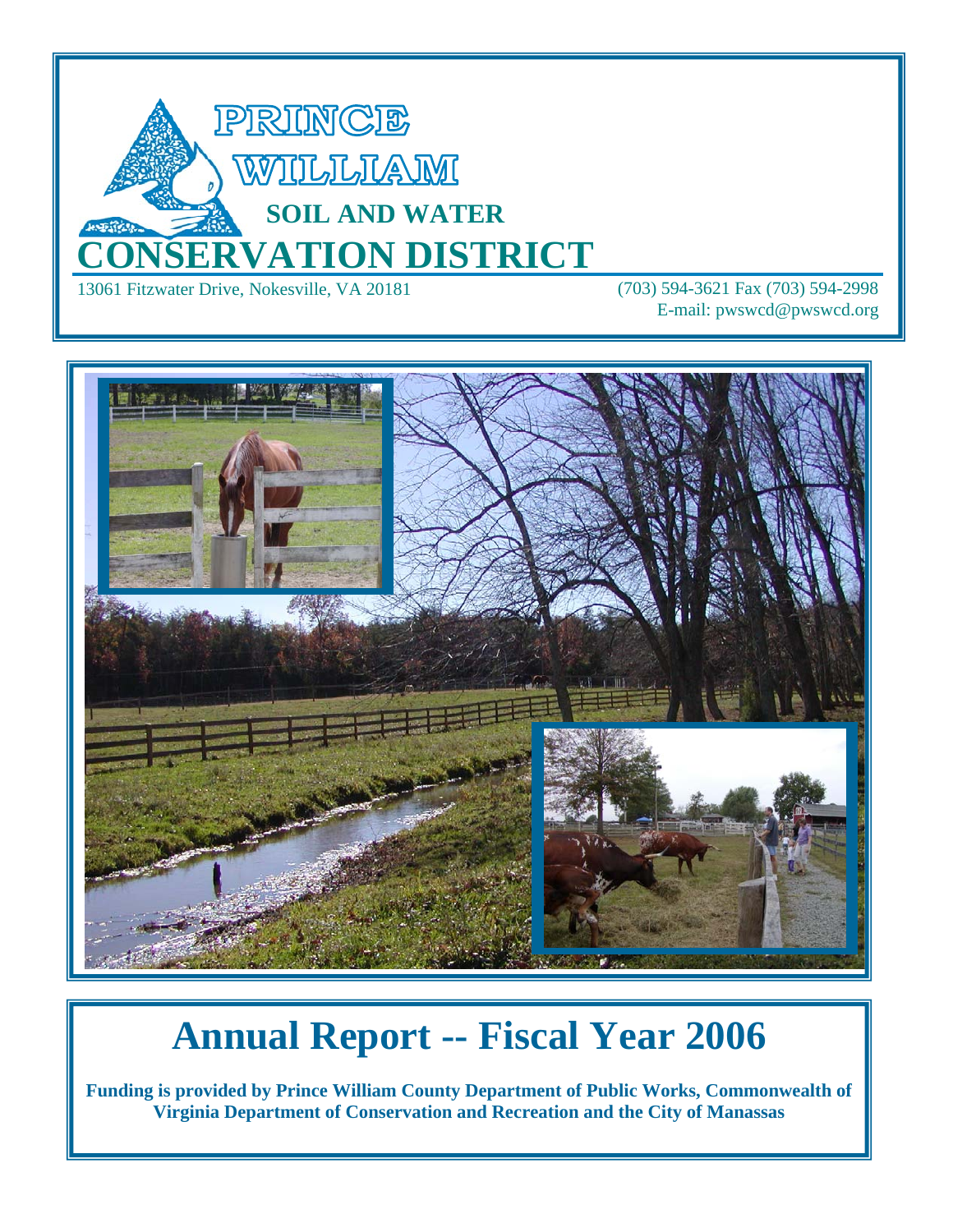### **Prince William Soil and Water Conservation District Fiscal Year 2006**



Farm Field Days October 18 & 19, 2005

### Conservation Education at Work

| Number of individuals attending seminars and/or receiving information at |        |
|--------------------------------------------------------------------------|--------|
| Community outreach events and programs                                   | 1,161  |
| Arbor Day participation                                                  | 1,958  |
| Adopt-A-Stream (miles adopted)                                           | 19.33  |
| Citizen Stream Education Program participants                            | 396    |
| Adopt-A-Stream (pounds of trash removed)                                 | 11,040 |
| Farm Field Days participants                                             | 1,856  |
| Teacher Newsletters distributed monthly (average per mo/per quarter      | 2,010  |
| Teachers receiving assistance                                            | 685    |
| Youth in Conservation Programs Prince William County                     | 11,959 |
| Youth in Conservation Programs City of Manassas                          | 733    |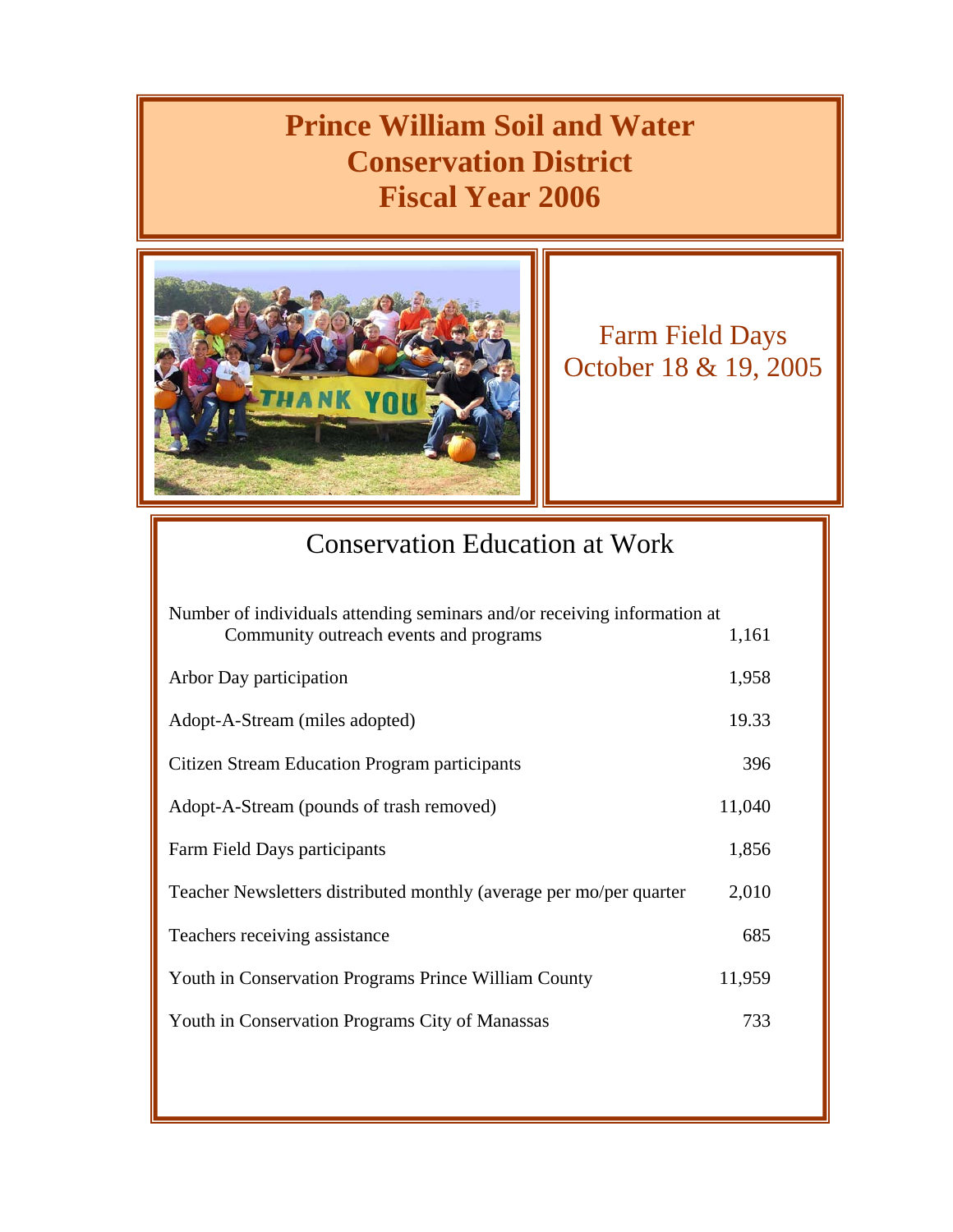### **Prince William Soil and Water Conservation District Fiscal Year 2006**



Grazing Land Protection Practice at Work

## Technical/Agricultural Number of farmers participating in State Programs 10 Number of farmers participating in Federal Programs 7 Number of Soil and Water Conservation plans re-evaluated Each year 22 Pounds of Nitrogen reduction associated with Agricultural BMP Implementation and Conservation Planning 1247.09 Pounds of Phosphorus reduction associated with Agricultural BMP implementation and Conservation Planning 120.51 Soil and Water Quality Conservation Plans 46.65 Erosion and Sediment Control Plans reviewed 2 Number of sites inspected 6 Number of meetings with the Town of Haymarket officials 4 Number of hours spent on inspections and plan reviews 180 Erosion and Sediment Control